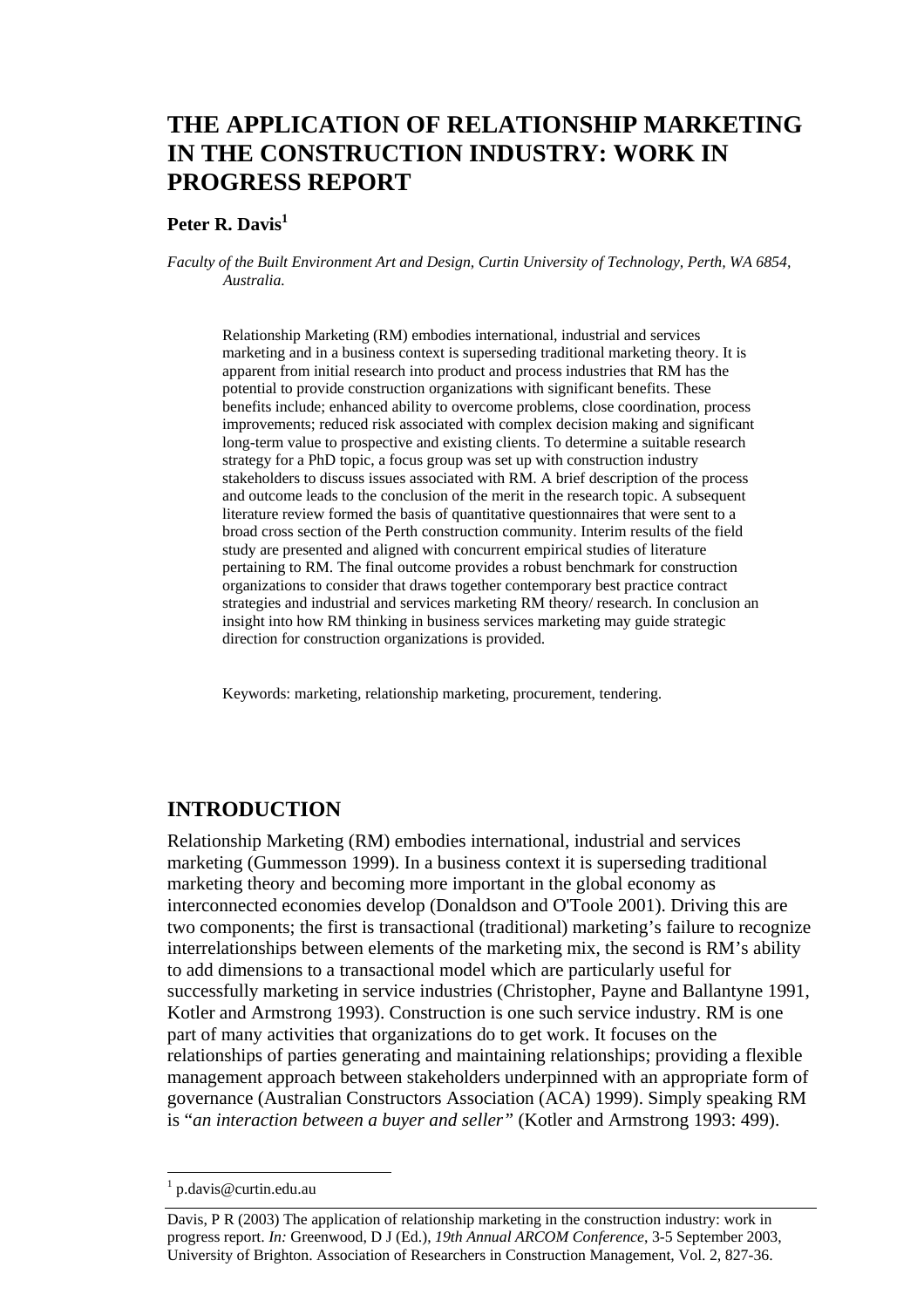Following initial research into industrial and services sectors, where the majority of RM literature resides, it is apparent that RM can provide advantages to certain construction project activities. These advantages include; reductions in stakeholder dysfunction, increased opportunity associated with value engineered decisions, quicker payments, reduced litigation and claim creation t ogether with overall cost, time and scope success (Kubal 1994). Strategic objectives that can be accomplished through a RM program include; retaining the most desirable clients, the enhancement of the construction organization's image and its ability to attract desirable prospective clients with repeat business (Connor and Davidson 1990).

To determine the parameters of a PhD a focus group was convened with construction industry stakeholders in Perth, Western Australia (WA) to discuss issues associated with RM. The purpose was to establish the validity of RM and determine its relevance to construction. The findings were that despite economic forces impacting upon the strength of relationships, RM appears to influence procurement thinking. Relationship building attributes including trust, commitment, performance satisfaction, cooperation and mutual goals were found to have an ability to enhance traditional procurement. Research from industrial and services sectors into RM have established common ground with specific procurement strategies currently used in construction and engineering infrastructure projects. A survey instrument designed to determine the potential and use of RM in construction initially established there are benefits to be gained from a RM approach to procurement with respondents displaying a greater commitment to up-stream relationships than downstream in the supply chain. Upstream relationships are more highly valued.

In the interim it is suggested that by drawing together contemporary best practice contract strategies together with industrial and services RM theory/ research a new benchmark for construction organizations may be established.

# **RELATIONSHIP MARKETING (RM)**

Transactional marketing focuses on discrete activities, short time scales, with little emphasis on client service, giving limited commit ment and necessitating minor contact (Christopher, Payne and Ballantyne 1991). Transactional marketing like traditional procurement focuses primarily on price; it fails to recognize interrelationships between other important elements of the marketing mix, and the customer's concept of value (Lovelock 1984, Christopher, Payne and Ballantyne 1991, Ferguson and Brown 1991, Wilson, Woodside and Milner 1992, Nickels and Wood 1997). Essentially transaction marketing and traditional construction have similar shortcomings, the overall end result is negligible supply chain interdependence (Love *et al.* 2002).

Relationship marketing's focus on client service fundamentally enhances transactional marketing and moves construction organizations towards procurement innovation and integration similar to that proposed by Latham and Egan (Latham 1994, Egan 1998). At the heart of RM is a predisposition to build and maintain long-term relationships between project stakeholders; RM introduces value adding in proactive exchange (Nickels and Wood 1997, Kotler *et al.* 1998, Morris, Brunyee and Page 1998, Donaldson and O'Toole 2001). Partners in RM have a collaborative outlook and work toward common goals (Hollingsworth 1988, Kubal 1994, Wilson 1995, Morris, Brunyee and Page 1998, Tomer 1998, Donaldson and O'Toole 2001). Typically transactional marketing is administered with an external perspective. RM however, is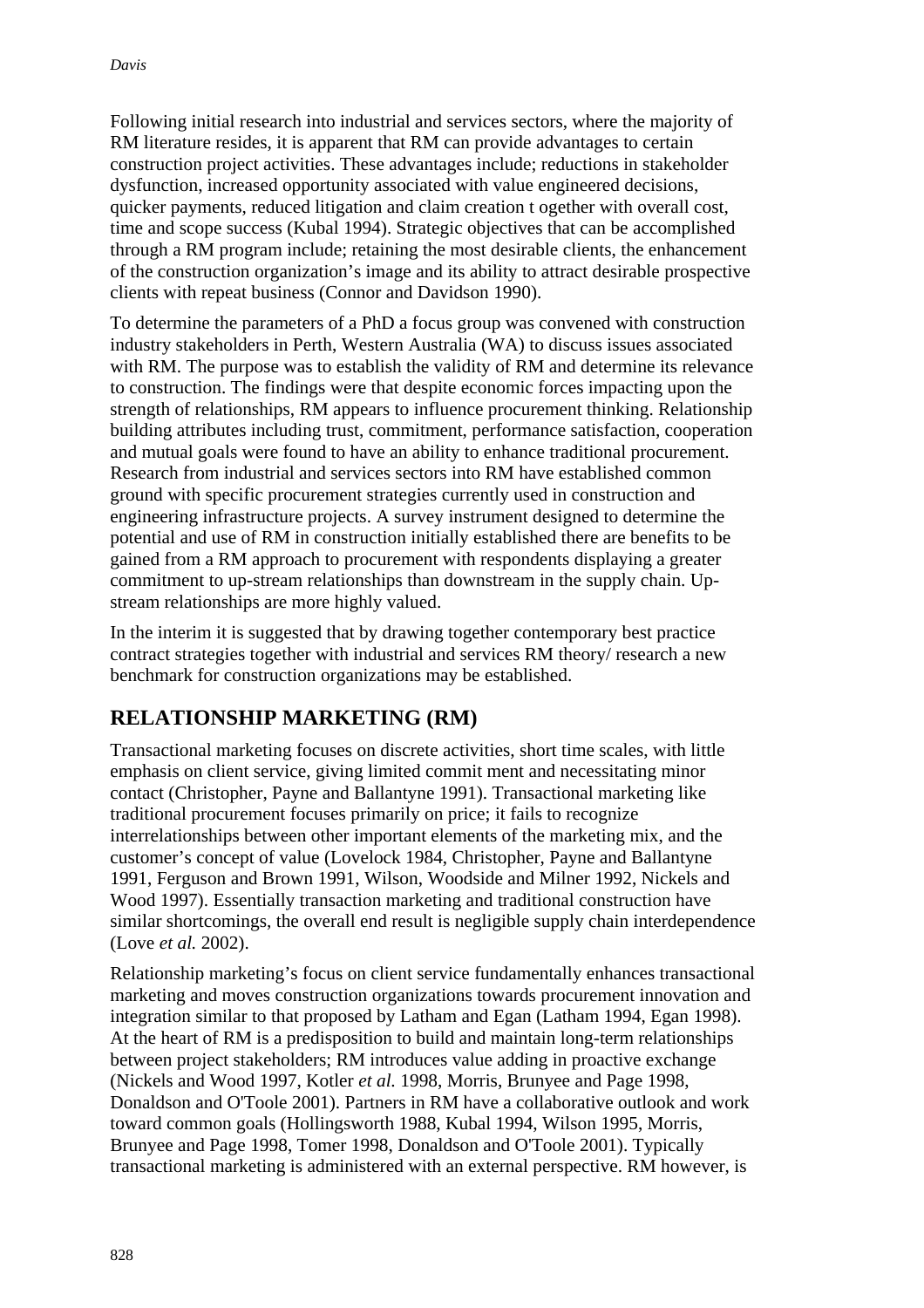concerned with interdependencies of all departments and individuals within a construction organization and their exchanges both internally and externally. The objective is that all employees build (on) relationships (Gummesson 1995, 1998, Kotler *et al.* 1998). RM is characterized by phrases, that include; 'win-win outlook', 'common goal attainment' and 'search for synergy' (Hollingsworth 1988, Hutchinson and Gallagher 2003). This language, whilst familiar to the reader of 'Constructing the Team' (Latham 1994) and 'Rethinking Construction' (Egan 1998) are at odds with traditional construction where it is widely acknowledged that relationships are poor, characterized by lose-lose adversarial episodes, antagonistic misalignments of objectives and indifferent attitudes to long-term interaction (Leavy 1994, Lucas 1997, Pascale and Sanders 1997, Australian Constructors Association (ACA) 1999). Using RM, construction organizations develop with their clients'. Clients are likely to procure additional services in a RM environment and, importantly, they are less likely to switch to competitors. The end result of using RM is collaboration in construction projects and long term (product) interdependence (Berry and Parasuraman 1991, Nickels and Wood 1997, Donaldson and O'Toole 2001).

### **RM IN CONSTRUCTION**

There are many attributes to consider in developing and applying RM in order to create innovative emerging styles of procurement. Hutchinson and Gallagher (2003: 6) use a term 'gamebreaking' for a team approach to procurement that is looking for opportunities to break the traditional procurement model. Accordingly gamebreaking will be used to describe various innovative styles of procurement for the balance of this paper. As an example, in Public-Private sector Initiatives (PPI) and project alliance procurement the concept of trust, a RM variable, appears consistently (Domberger and Fernandez 1999, Love *et al.* 2000, Jefferies, Gameson and Rowlinson 2002, Hutchinson and Gallagher 2003). Commitment, performance satisfaction, cooperation and mutual goals are also important to RM. Trust is a belief in a promise of another and understanding that an obligation will be fulfilled (Dwyer, Schurr and Oh 1987). It overcomes intangibility inherent with procurement at the same time building interpersonal and group behaviours in project teams (Dwyer, Schurr and Oh 1987, Wilson 1995, Morris, Brunyee and Page 1998). In a trusting relationship, such as gamebreaking procurement, stakeholders are able to focus on long-term benefits. The length of the relationship in itself provides predictability to the process and gives a framework for ongoing mutually beneficial interaction (Doney and Cannon 1997). Indicators of a trust building environment may become evident through a willingness to customize and adapt existing processes to meet a buyer's needs (Doney and Cannon 1997, Gwinner, Gremler and Bitner 1998). Sharing confidential information also shows good faith and this action provides tangible evidence that stakeholders are willing to make themselves vulnerable and receptive to a trusting commitment (Dwyer, Schurr and Oh 1987, Pascale and Sanders 1997).

As trust builds, stakeholders perform effectively and are seen as increasingly reliable and credible by their partners. They become more interested in welfare issues related to other stakeholders (Doney and Cannon 1997, Hennig-Thurau and Klee 1997). These important considerations differentiate agreements established through gamebreaking procurement. It is argued that saving money is the primary motivation for engaging in relationship exchanges (Peterson 1995). RM enables clients to minimize decision effort and reduce risk in a tendering scenario (Kubal 1994, Gwinner, Gremler and Bitner 1998), following this there is less emphasis on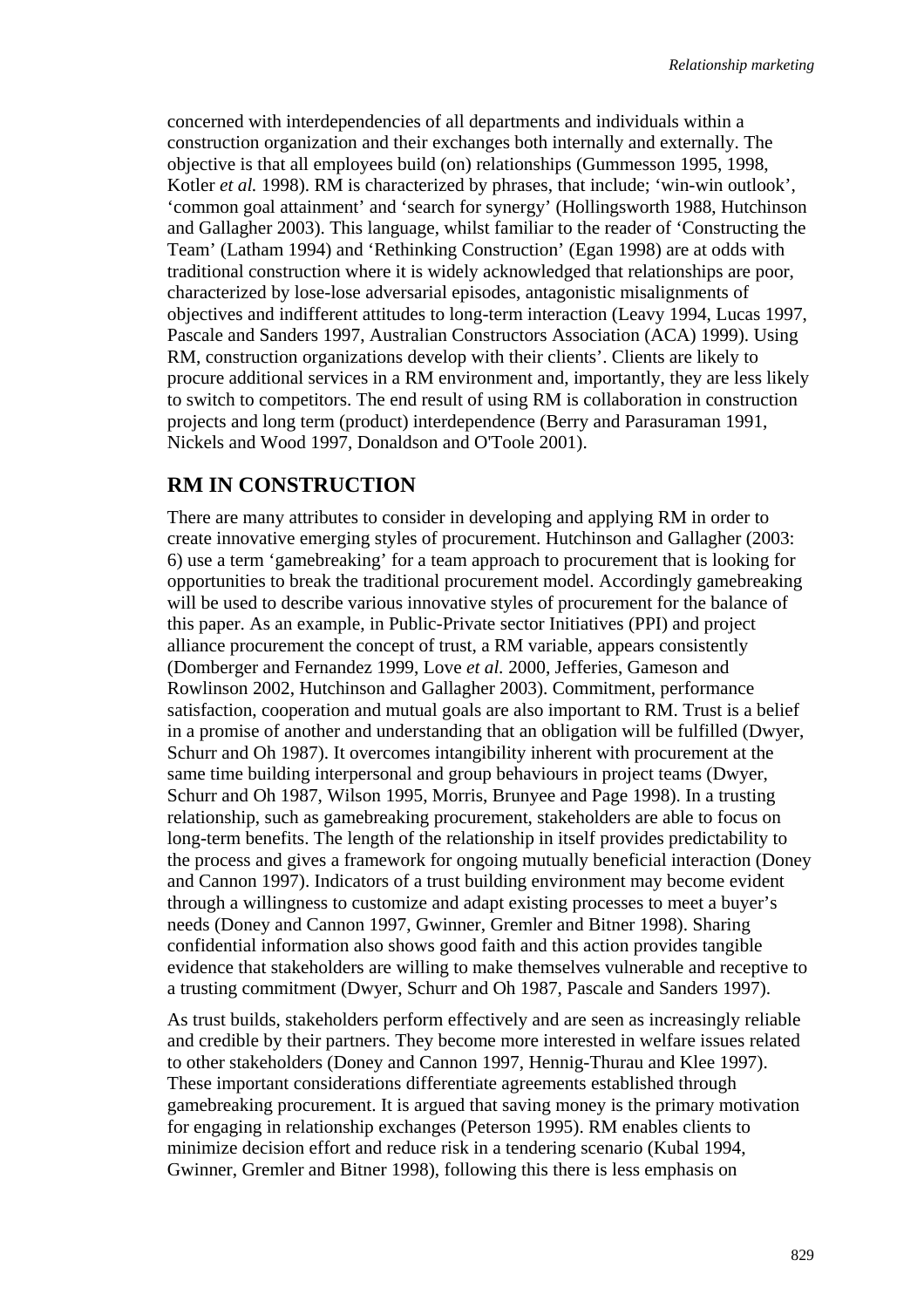governance and contract documents which frees up time for innovation and valueadding. Overall this reduces transaction costs and improves mutual goal attainment (Leavy 1994, Wilson 1995, Conrad, Brown and Harmon 1997, Doney and Cannon 1997, Hennig-Thurau and Klee 1997, Baker, Buttery and Richter-Buttery 1998, Dorsch, Swanson and Kelley 1998). Han (1993) and Wilson (1986) cite examples where relationships between long-term buyer-suppliers save inspection costs and consequently provide benefits in quality and reduced lead-in times (Leavy 1994). Gamebreaking projects are typified by fast rates of learning to meet production and process requirements. By maintaining relationships the learning costs associated with switching partners is reduced (Gwinner, Gremler and Bitner 1998). Several writers also agree that a relationship approach that displays high levels of trust, commitment and cooperation will 'ride out a storm', a slip in quality for example or a departure from the specification. Whereas a relationship that focuses on contractual governance with limited trust has less chance of surviving the same scenario; as mutual goals are set in the earliest stages of selection (Leavy 1994, Wilson 1995, Conrad, Brown and Harmon 1997, Doney and Cannon 1997, Hennig-Thurau and Klee 1997). Early trust development enables organizations to reduce the number of supplier contacts and assists in solving development and production problems in gamebreaking procurement scenarios (Zeithaml and Bitner 1996).They are often able to obtain optimum satisfaction from a relationship partner who is permitted to gain a better understanding of their needs and preferences. Other strategies that can be accomplished better through a RM program include; the retention of the most desirable clients, enhancement of the construction organization's image and the ability to attract desirable prospective clients (Connor and Davidson 1990).

There are some shortcomings using a RM approach with gamebreaking procurement initiatives. These have been omitted from this paper for the purpose of brevity.

## **METHOD**

A concentrated effort in researching the literature that contemplates the marketing of professional services in the sub-fields of; legal, financial, associated professional, nonprofit, educational and hospitality identified common ground with construction and put services marketing strategies and techniques into context.

To determine a suitable research strategy a focus group was set up with construction industry stakeholders. A brief description of the process and outcome lead to the conclusion of merit in the research. A subsequent period of literature research formed the framework of a quantitative questionnaire that was sent to a broad cross section of the Perth construction community. The following describe the focus group activity and quantitative survey.

#### **Focus group**

The initial problem statement revolved around the concept of RM; how the construction industry in Perth, Western Australia defined it and rationalized it in an operational sense. The purpose of the research was explorative, (Sarantakos 1993, Collis and Hussey 2003) as it had been determined from the literature that there were few examples that describe how the construction industry manages RM.

Accordingly a focus group interview was determined to be the most effective way to clarify the research question (Stewart and Shamdasani 1990, Krueger 1994, Kumar 1996, Collis and Hussey 2003). Upon completion of initial research, five discussion points were prepared based on knowledge found in the literature. A purposive/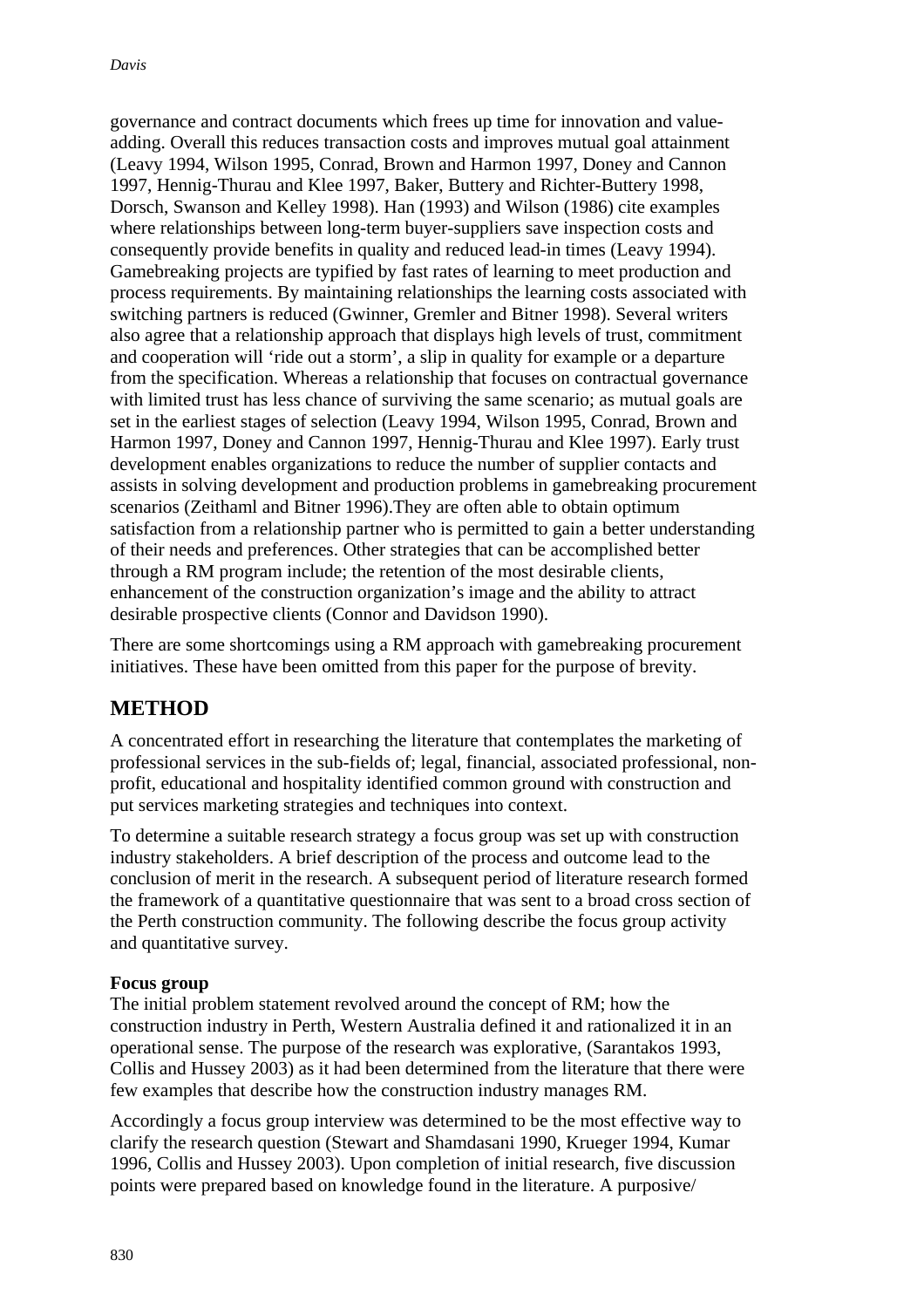judgmental sample of twenty one stakeholders from the Perth construction industry was selected in line with several writers (Sarantakos 1993, Creswell 1994, Kumar 1996). The sample included general contractors, sub-contractors, suppliers and consultants as it is representative of the population. Of the twenty one selected and invited, thirteen were able to participate and as expected provided a manageable group able to examine the issues in depth.

The hypothesis described to participants was:

*'Construction companies that adopt a RM approach to tendering and procurement provide reduces costs to the construction process and attain higher levels of efficiency that may be converted into growth of the company and the industry as a whole.'* 

The discussions were catalogued and subsequently by soliciting reflective comment via telephone conversation a true record of discussions arising from the meeting were recorded for future reference. Due to the dynamic nature of a focus group discussion, it is difficult to identify substantive answers that are mutually exclusive to one particular question. Accordingly, the discussion section of the paper uses content analysis to all owe an understanding of features that are important in RM (Collis and Hussey 2003).

Additional literature was reviewed and a quantitative survey instrument was developed to broaden an understanding of the parameters of the research.

#### **Survey instrument**

A quantitative questionnaire was devised that contained eight sets of questions. The questionnaire consisted of a series of closed questions with occasional opportunity for the respondents to add open comments. In all closed questions a seven point likert scale was used. The 22 questions fell into 8 sections; preliminary findings are reported for the purpose and context of this paper.

The population consisted of construction stakeholders in Perth WA. A sample of 898 was selected from mail lists provided to the researcher from various Australian professional bodies, employer organizations and trade associations. The sample comprised; Project Managers (30%), Quantity Surveyors (16%), Sub-contractors (5%), Contractors (21%), Engineers (7%), Architects (21%). A total of 236 responses were received, representing a twenty six percent (26%) response rate.

In the following sections the consensus of the focus group is discussed, subsequently some initial findings from the analysis of the quantitative field study are presented.

#### **FOCUS GROUP FINDINGS**

In the focus group discussion several issues were highlighted.

#### **Them and us attitudes**

The focus group considered that historically 'them and us' attitudes have been pervasive throughout the construction industry. The group went on to state that if there is a 'them and us' attitude in the industry it is between the construction team, (consisting of the general contractor and sub-contractor/ suppliers), and the design team. However, they recognized a change as the industry is heading towards recognition of mutual benefits, and a situation of working together. Mutual respect and 'good natured' friendly rivalry tends to foster relationships between the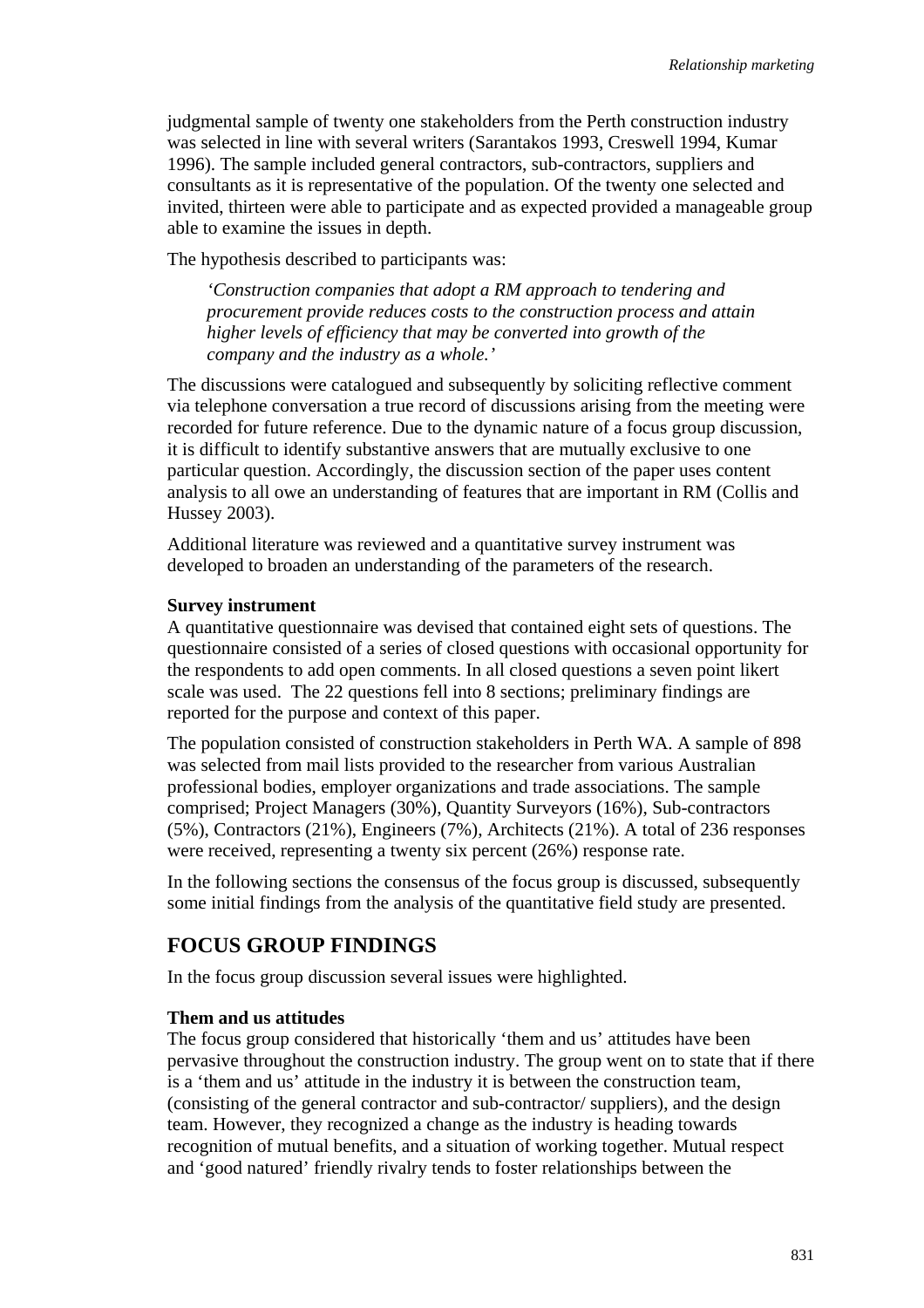stakeholders. They were interested in 'win-win' solutions to clients' problems. The relationship that is fostered on or about the time of selection tends to set the agenda for the balance of the project. Power struggles that occur at the time of tender, which invariably revolve around price, will sometimes cause conflict to occur in the early stages of a project. These conflicts tend to continue at various levels throughout the project's life.

#### **Value adding the service**

The answers that relate to this discussion point were tempered by the current market economy. It was considered that relationships evolve in a buoyant market. At the time of the meeting this was not the situation. The group's consensus appeared to be that there was very little scope in providing value adding to their clients' tenders if the clients were reluctant to use alternative criteria other than price in their evaluation. This currently drives the relations of the construction team. Competition is keen and whilst some general contractors would like to be able to work with particular subcontractors, where they feel some added value is available, they are unwilling to, as it will invariably cost them the job. The group was familiar with opportunities to provide value adding to their service. It may take the form of a *quality* product, or an *ethical* and *honest* approach to the process. However, opportunities for this approach were limited. The size (scope) of the project was also considered determinant of the type of relationship that might be realized throughout the project. A point was raised that these comments seem rather general contractor to client focussed. In answer the group suggested that *similar* issues are applicable to general contractor and sub-contractor relationships. It affects both up-stream and down-stream relationships.

#### **Commitment, trust and mutual goals**

The group viewed these to be important attributes of a relationship. An important ability is one of shifting the client focus toward the commitment-trust paradigm and focus on balancing this with the price. The method of procurement was a factor in relationship building. The group were unanimous that using traditional procurement, and in many instances design and construct, provided limited opportunity to establish and build on relationships of commitment and trust from an early date. Given the opportunity the contractors' had a desire to generate their own work using people that they could trust. Using the same team repeatedly provided elements of consistency (tangibility) in the ever-changing project environment of construction. Consistency builds mutual goals, albeit unwritten, and aligned values in many cases. On the downside there are lost opportunities. As an example, sub-contractors will not attempt to price general contractors if there is the perception that established relationships cannot be toppled. This scenario is the same in the client-contractor relationship. It is equally as difficult to break in-between established relationships. Trust and commitment are built up over a long period. In a client-contractor relationship the client is often looking at the team; "individuals within the company whether they are general contractors or sub-contractors, make an enormous difference".

#### **Collaboration**

Collaboration is only viable if alternative forms of procurement are available. Given the opportunity the group indicated that they "would love to collaborate". Traditional procurement provides limited opportunity for relationships to form or collaboration to take place. Innovation, in the form of alternative tenders associated with traditional procurement, tends to confuse the client. It makes the selection process very complicated with difficult and often unclear documentation. Using alternative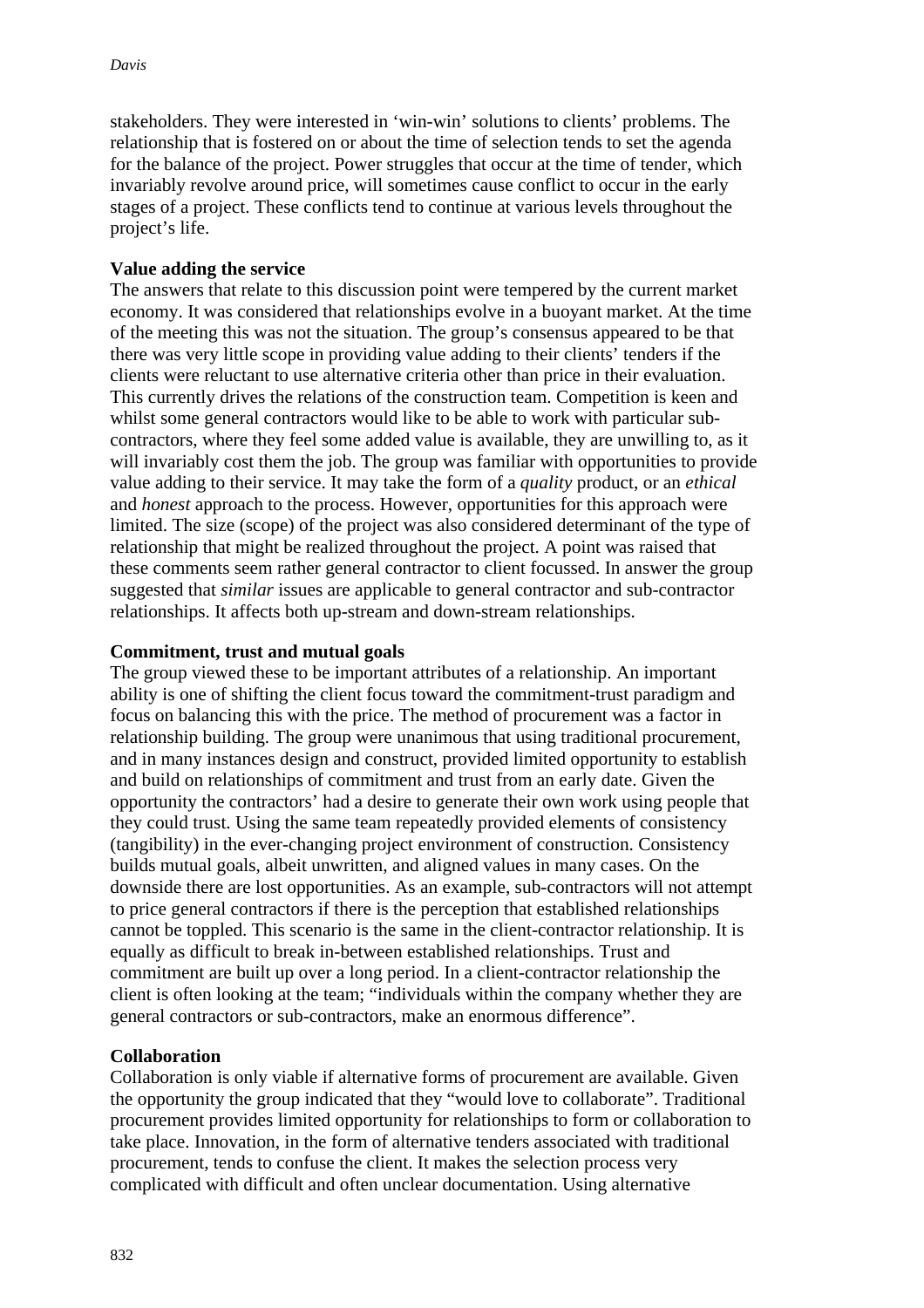methods of procurement (i.e. gamebreaking), the contractor has the opportunity to win a tender by being *clever* and not just putting in an *unrealistic margin* (of profit). Trust was indicated to be important when collaborating on tenders. The group stated that they would only use their most "trusted" sub-contractors to ensure security of their "ideas". The group was aware of the reciprocal nature of trust and the risk associated with it. However managed well trust can provide success in alternative procurement scenarios. Teams that are formed very early in the project life cycle provide the essential commitment to the project and mutual goals. Traditional procurement does not allow this to happen.

#### **INTERIM ANALYSIS OF THE QUANTITATIVE FIELD STUDY**

As indicated earlier, the analysis of the data arising from the quantitative survey is in its initial stages and some variation may come from subsequent iterations of the data. The respondents were asked to comment on various characteristics, intervening variables and strengths/ weaknesses of RM in the supply chain, as these related to outcomes from the earlier focus group discussion.

The respondents indicated that the industry endeavours to foster up-stream relationships to a (marginally) greater extent than down-stream relationships. It was found that the propensity to foster relationships is generally high, with all categories of respondents responding positively. To match RM criteria to relationships in the construction industry the respondents were asked to identify how they benefited from recognized relationship variables from the literature that included; alignment of organizational objectives, cost and schedule reductions, value-engineered solutions, buildability and other issues that they chose to name. Collectively the responses indicated that the industry perceives benefit from variables to both up and downstream relationships. In assessing the areas where respondents felt there are specific advantages from the relationships the sample did not generate easily identifiable strengths and weaknesses. It was found difficult to determine a primary focus as no individual variables stood out significantly. It is considered that a qualitative survey (proposed case study) that probes deeper will provide answers (Yin 1994). Further series of in-depth questions covered variables of trust, commitment and satisfaction in the relationship. The results indicated that respondents displayed a greater commitment to up-stream relationships than down-stream relationships. It appeared that respondents expected a marginally greater level of trust in up-stream relationships than down-stream relationships. Interestingly general contractors had the least tendency toward increasing up-stream client satisfaction whilst consultants had the least inclination to increasing down-stream client satisfaction. A summary overview of the foregoing indicated that benefits arising from up-stream relationships with clients were generally more valued than that from down-stream relationship. Perhaps the perception is that down-stream relationships are not worth committing to, or there is little to gain from any effort? The power base between stakeholders influences the relationship benefits perceived. Finally a comparison between two questions provided an interesting comparison. One question asked what respondents expected from upstream organizations that they regularly work with while another asked what they actual received from the relationship. The questions were designed using variables of trust in their wording to avoid a halo effect. It was found that there was comparability in the stakeholder's reply. The actual expectation seems to match the circumstances more closely in down-stream relationships than in up-stream relationship. It would appear overall that expectations and actuality are slightly higher in up-stream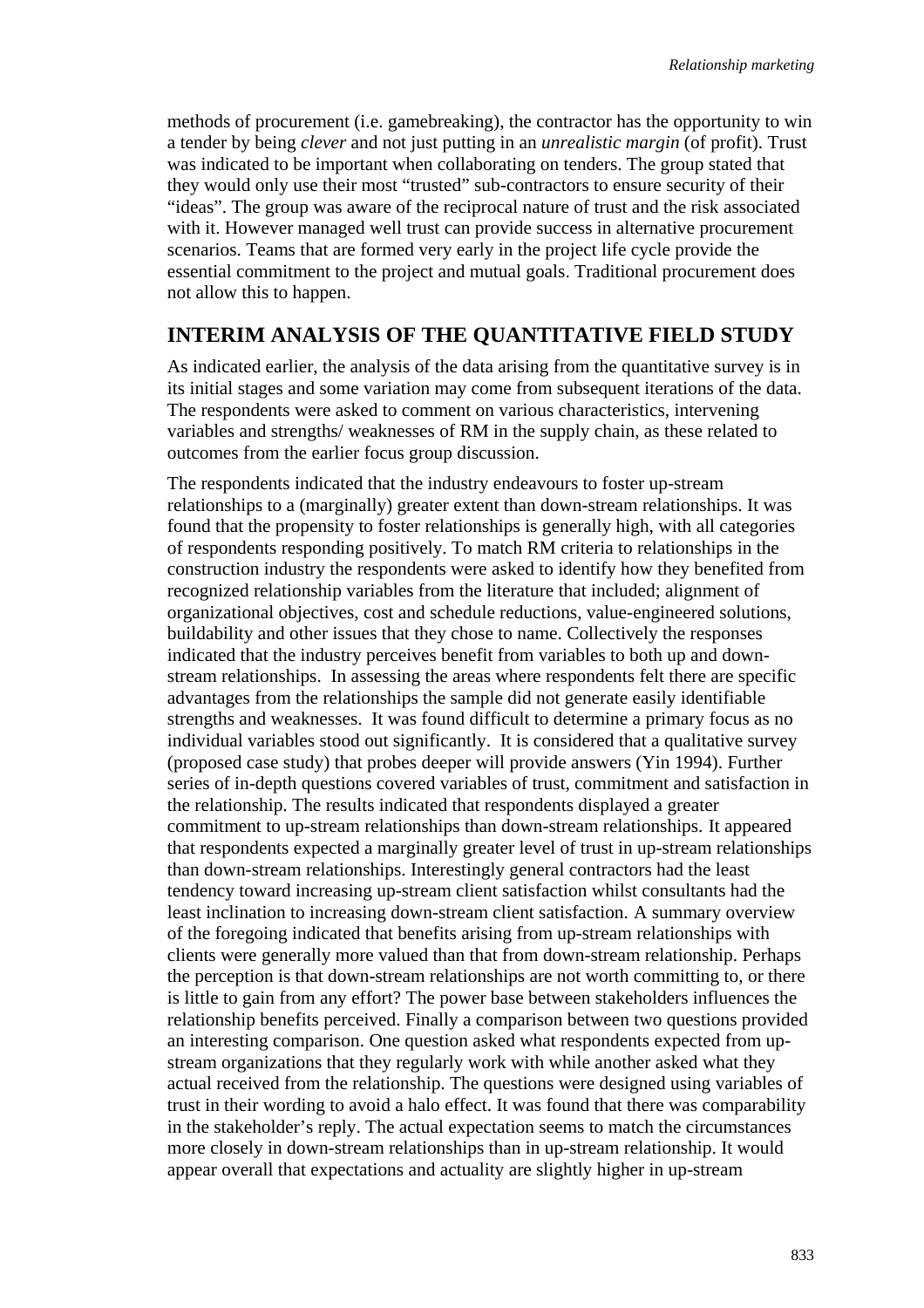relationships. From an analysis of the data respondents in up-stream relationships will be pleasantly surprised as the actuality response is higher in all cases than the expectation. With regard to down-stream relationships there may be some disappointment as the overall expectation is marginally higher than the actuality.

## **CONCLUSIONS**

A focus group indicated that there was an underlying commitment to RM in the Perth WA construction industry; however selection processes currently adopted preclude its wider adoption. Following this a quantitative survey instrument provided support to the hypothesis that a RM approach is appropriate to gamebreaking (RM) procurement where an organization's objective are to pursue long term relationships meeting the project owner's strategic organizational objectives. There are many things that impact upon the success of a project, the relationships of the parties is one aspect of the strategy. RM is suitable for gamebreaking initiatives due to factors that include; significant input from the client throughout project inception, overall integration with the client and the fact that the complexity of typical infrastructure project processes requiring close cooperation and continuous communication. RM offers new direction in construction management business-business marketing; it has enabled many industries in finance, automotive and industrial contexts to achieve best practice status because it has 'customer-focus' at its core. The RM approach goes to the heart of business dealings and allows construction stakeholders to develop long-term relationships in the uncertainty of the competitive construction environment.

### **REFERENCES**

- Australian Constructors Association (ACA) (1999) Relationship Contracting: Optimizing project outcomes, NSW: Australian Constructors Association (ACA).
- Baker, M J, Buttery, E A and Richter-Buttery, E M (1998) Relationship Marketing in Three Dimensions. Journal of interactive marketing, 12(4), 47.
- Berry, L and Parasuraman, A (1991) Marketing Services Competing Through Quality. New York: Free Press.
- Christopher, M, Payne, A and Ballantyne, D (1991) Relationship Marketing, Bringing Quality Customer Service and Marketing Together. Oxford: Butterworth-Heinemann.
- Collis, J and Hussey, R (2003) Business Research. Basingstoke: Palgrave MacMillan.
- Connor, D and Davidson, J P (1990) Marketing Your Consulting And Professional Service. 2nd ed. NY: John Wiley And Sons, Inc.
- Conrad, C A, Brown, G and Harmon, H A (1997) Customer satisfaction and Corporate Culture: A Profile Deviation Analysis of a Relationship Marketing Outcome. Psychology and Marketing, 14(7), 663-74.
- Creswell, J (1994) Research Design Qualitative And Quantitative Approaches. Sage.
- Domberger, S and Fernandez, P (1999) Public-Private Partnerships for service delivery. Business Strategy Review, 10(4), 29-39.
- Donaldson, B and O'Toole, T (2001) Strategic market relationships : from strategy to implementation. Sussex: Wiley.
- Doney, P and Cannon, J (1997) An Examination of the Nature of Trust in Buyer-Seller Relationships. Journal of Marketing, 61(April), 35-51.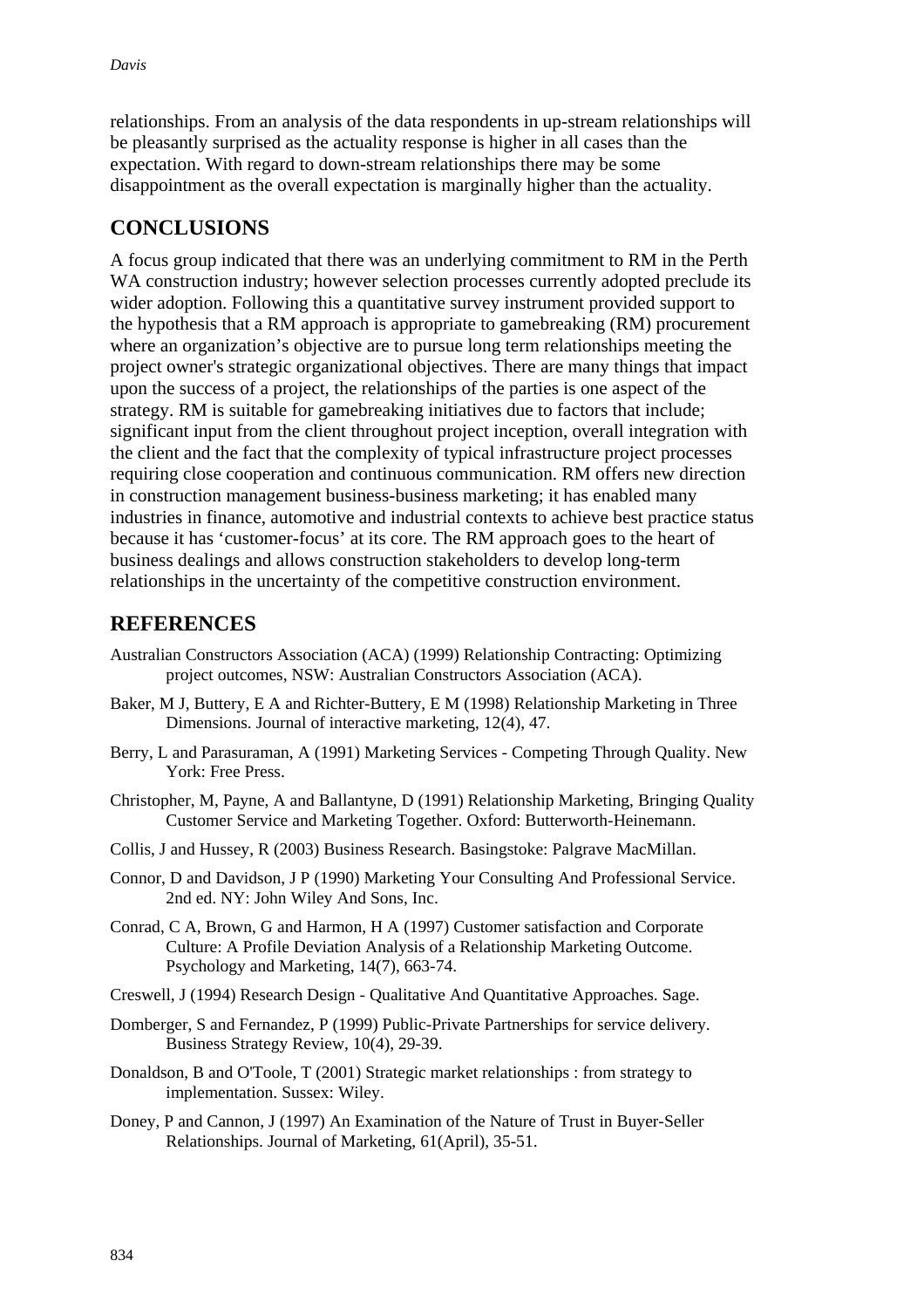- Dorsch, M J, Swanson, S R and Kelley, S W (1998) The Role of Relationship Quality in the Stratification of Vendors as Perceived by Customers. Journal of the Academy of Marketing Science, 26(2), 128.
- Dwyer, F R, Schurr, P H and Oh, S (1987) Developing Buyer-Seller Relationships. Journal of Marketing, 51(April), 11-27.
- Egan, J. 1999. Rethinking Construction: The report of the Construction Task Force to the Deputy Prime Minister, John Prescott, on the scope for improving the quality and efficiency of UK construction. Department of the Environment, Transport and the Regions, 1998 [cited 7.5.99 1999]. Available from http://www.construction.detr.gov.uk/cis/rethink/12.htm#chap3.
- Ferguson, J and Brown, S (1991) Relationship Marketing and Association Management. Journal of Professional Services Marketing, 2(2), 137-47.
- Gummesson, E (1995) Relationship Marketing. In: Thomas, M J (Ed.), Gower Handbook of Marketing, 4 edn. Aldershot, UK.: Gower Publishing Ltd.
- Gummesson, E (1998) Implementation Requires a Relationship Marketing Paradigm. Journal of the Academy of Marketing Science, 26(3), 242.
- Gummesson, E (1999) Total relationship marketing : from the 4Ps-product, price, promotion, place- of traditional marketing management to the 30Rs-the thirty relationships- of the new marketing paradigm. Oxford: Butterworth-Heinemann.
- Gwinner, K P, Gremler, D D and Bitner, M J (1998) Relational Benefits in Services Industries: The Customer's Perspective. Journal of the Academy of Marketing Science, 26(2), 101.
- Han, S-L, Wilson, D and Dant, S (1993) Buyer-Supplier Relationships Today. International Marketing Management, 22, 331-8.
- Hennig-Thurau, T and Klee, A (1997) The impact of Customer Satisfaction and Relationship Quality on Customer Retention: A Critical Reassessment and Model Development. Psychology and Marketing, 14(8), 737-64.
- Hollingsworth, D S (1988) Building Successful Global Partnerships. The Journal of Business Strategy, 9(5), 12-5.
- Hutchinson, A and Gallagher, J (2003) Project Alliances: An Overview, Melbourne: Alchimie Pty Ltd,
- Jefferies, M, Gameson, R and Rowlinson, S (2002) Critical success factors of the BOOT procurement system: reflections from the stadium Australia case study. Engineering Construction and Architectural Management, 9(4), 352-61.
- Kotler, P and Armstrong, G (1993) Marketing An Introduction. 3rd ed. NY: Prentice Hall.
- Kotler, P, Armstrong, G, Brown, L and Adam, S (1998) Marketing. Sydney: Prentice Hall.
- Krueger, R A (1994) Focus Groups: A Practical Guide for Applied Research. 2nd. ed. Thousand Oaks: Sage.
- Kubal, M (1994) Engineered Quality in Construction. McGraw-Hill.
- Kumar, R (1996) Research Methodology: A Step By Step Guide For Beginners. Longman.
- Latham, M (1994) Constructing the team: Joint Review of Procurement and Contractual Arrangements in the United Kingdom Construction Industry : Final report. [London]: H.M.S.O.
- Leavy, B (1994) Two Strategic Perspectives on the Buyer-Supplier Relationship. Production and Inventory Management Journal, 35(2), 47-51.